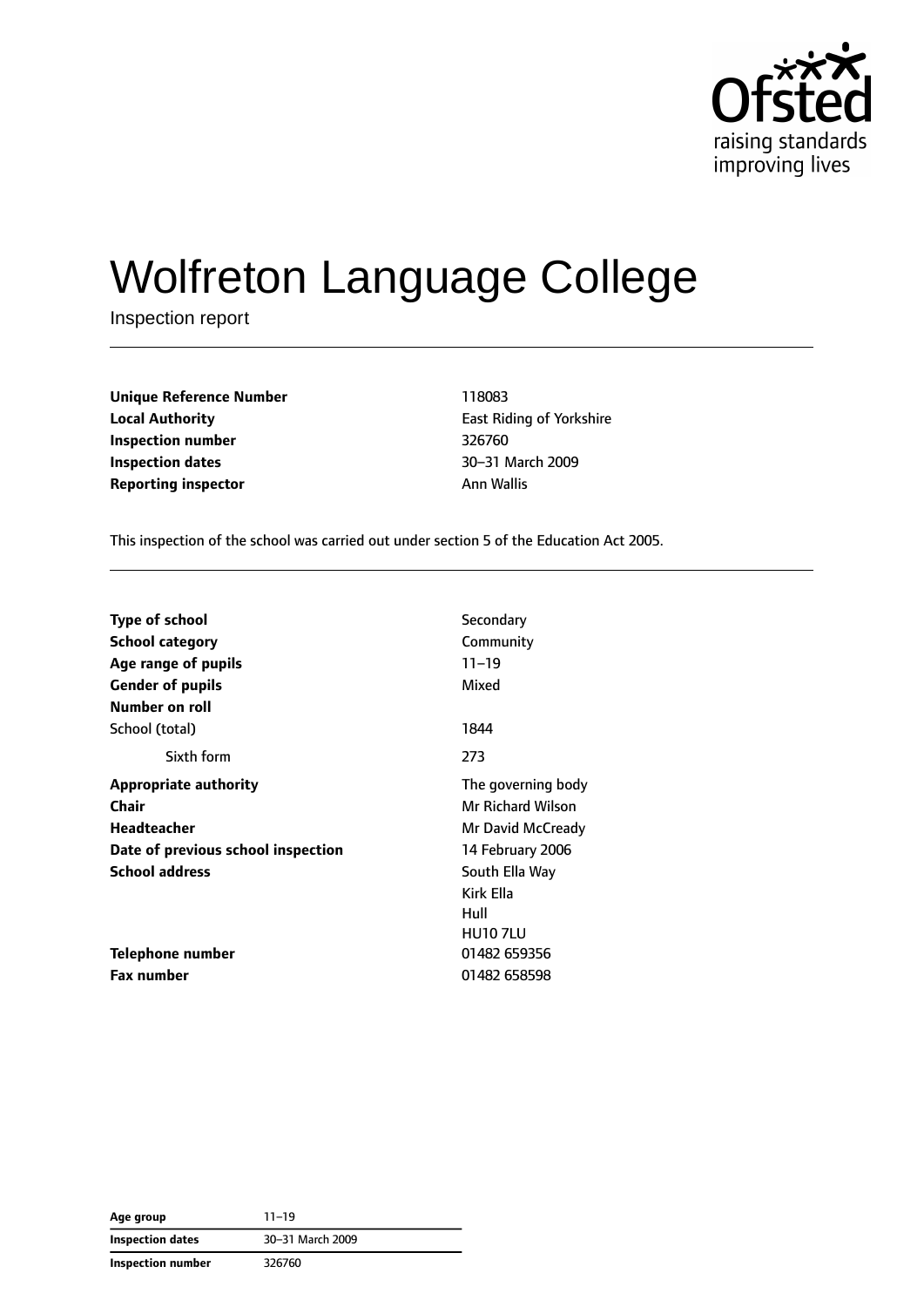.

<sup>©</sup> Crown copyright 2009

Website: www.ofsted.gov.uk

This document may be reproduced in whole or in part for non-commercial educational purposes, provided that the information quoted is reproduced without adaptation and the source and date of publication are stated.

Further copies of this report are obtainable from the school. Under the Education Act 2005, the school must provide a copy of this report free of charge to certain categories of people. A charge not exceeding the full cost of reproduction may be made for any other copies supplied.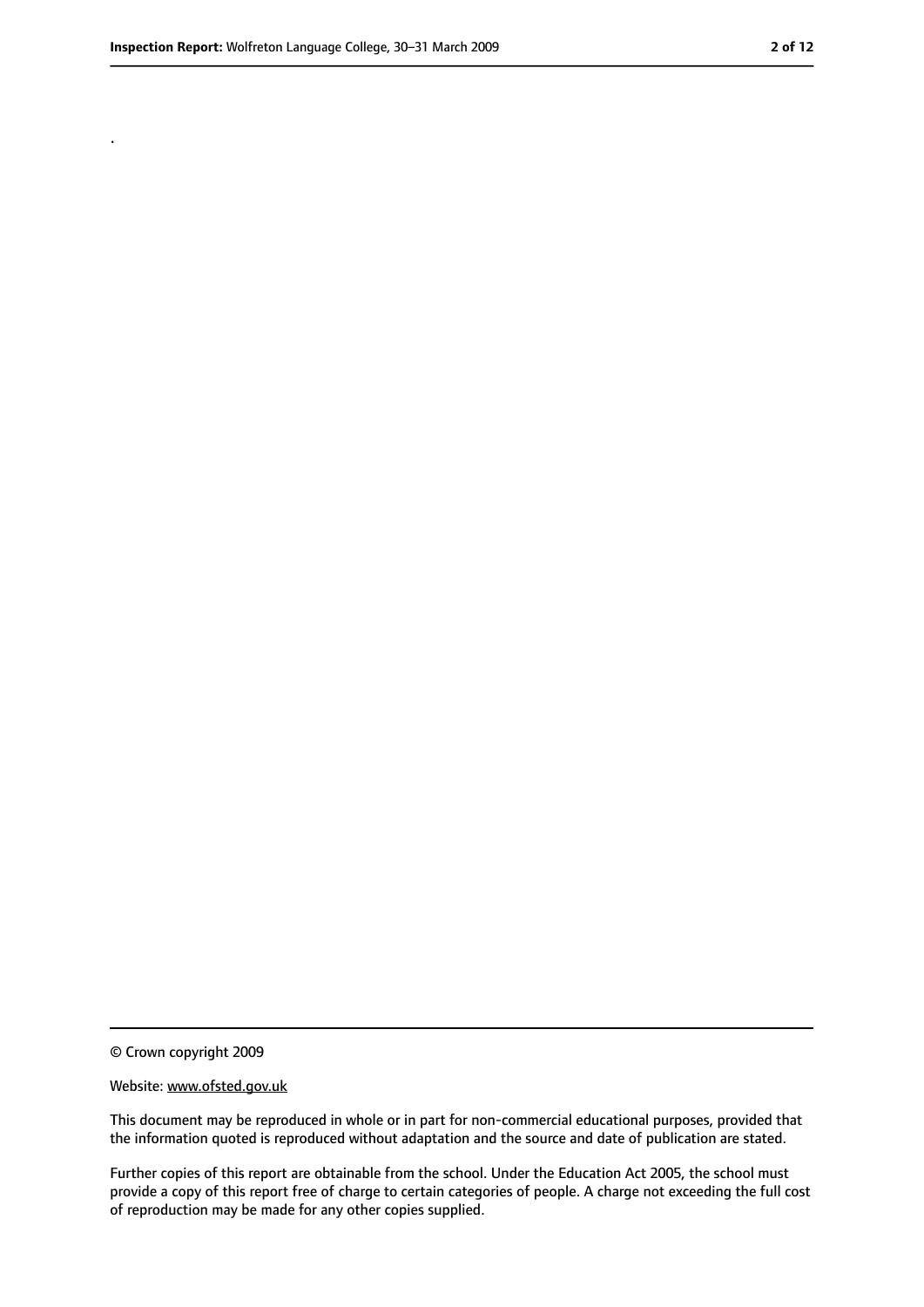# **Introduction**

The inspection was carried out by five additional inspectors.

#### **Description of the school**

Wolfreton Language College is a very large school, situated in Kirk Ella in the East Riding of Yorkshire. The school is on a split site, the lower and upper schools being approximately 1.5 miles apart. Most students come from the surrounding areas, which have lower than average levels of social deprivation. Around a fifth of the students are resident within the boundaries of Kingston-upon-Hull. The school is a partner in the Haltemprice Sixth Form Consortium. The school has achieved specialist status for modern foreign languages. The proportion of students with learning difficulties and/or disabilities is well below average as is the proportion entitled to a free school meal. Few students are from minority ethnic backgrounds and very few do not speak English as their first language. The school has Investors in People status.

#### **Key for inspection grades**

| Grade 1 | Outstanding  |
|---------|--------------|
| Grade 2 | Good         |
| Grade 3 | Satisfactory |
| Grade 4 | Inadequate   |
|         |              |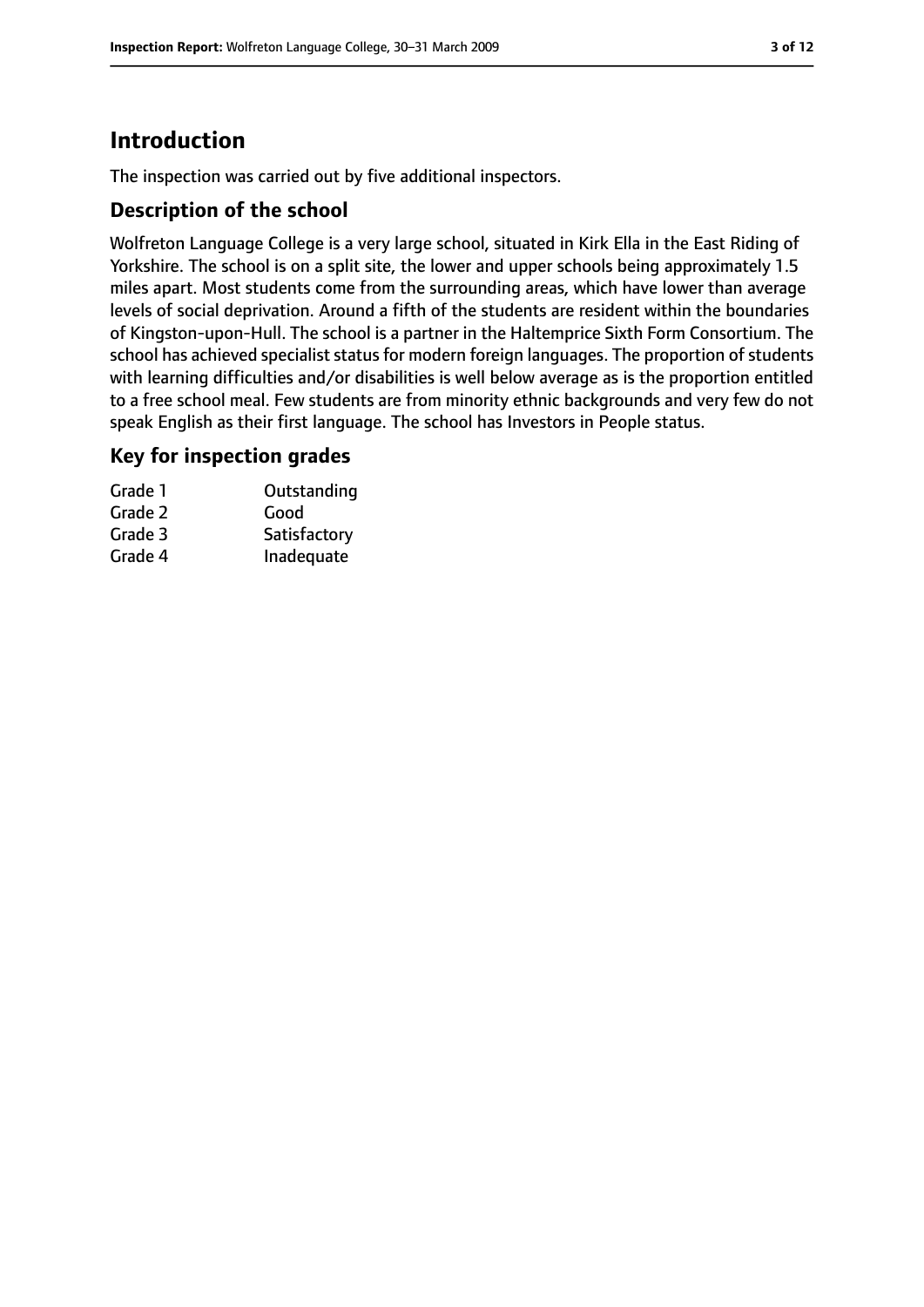### **Overall effectiveness of the school**

#### **Grade: 3**

Wolfreton is a satisfactory and rapidly improving school which is well led and managed. The very clear, determined and charismatic leadership of the headteacher, ably supported by the senior team, and an increasingly rich and varied curriculum, are key strengths of the school which are contributing to its good capacity for further improvement. The school's language specialism has enriched the curriculum and enhanced the good links the school has with a range of partners both local and overseas. In this very large split-site school, the effect of new initiatives to raise achievement has taken time to be felt. However, current development strategies, including a clear strategic direction, more effective monitoring procedures, accurate tracking of students' progress and helpful learning intervention strategies are now having an impact on learning and beginning to make a real difference in raising standards and improving achievement further.

Standards are above average and achievement is satisfactory. Students enter the school with above average standards and make satisfactory progress as they move through the school to reach above average standards when they leave Year 11. In 2008, students reached above average standards in tests at the end of Year 9 and achieved well in English and mathematics. However, results indicate that progress slows in Years 10 and 11. In GCSE examinations in 2008, an above average proportion of students attained five or more  $A^*$  to C grades, including English and mathematics. Standards in mathematics were above average but attainment in English was closer to the national average.

The school's very detailed analysis of assessment data shows that where teaching is good or better, most students are on track to reach their challenging targets this year. The quality of teaching and learning, although satisfactory overall, is still too variable and consequently, in some lessons, students are not achieving as well as they might. In good and outstanding lessons, the pace of work is brisk, varied resources engage students' interest and they really enjoy learning. In less successful lessons, some students lose interest in their work when assessment information is not used well to match tasks to their levels of ability; as a result, their behaviour deteriorates and the pace of learning is slower.

Parents are very appreciative of the good care the school takes of its students. One parent summed up the views of several others by commenting, 'If there have been any problems the staff have dealt with them quickly and well'. Staff provide very timely and effective support particularly for the most vulnerable. Students say that their teachers are 'always there for them' and are confident that there is always someone to turn to if they have a problem or issue. Students' progress is tracked very carefully; they have clear targets to aim for and extra help is always available for those who need it. Students' personal development issatisfactory overall and has good features. Students are very clear about how to stay healthy. They are keen to take on responsibility and contribute to the community; their good basic skills prepare them well for the world of work. Attendance is average. Low level disruption slows learning in a minority of lessons and some students are not good at managing their own behaviour. Nevertheless, behaviour is satisfactory overall because many students have more mature outlooks and positive attitudes to learning.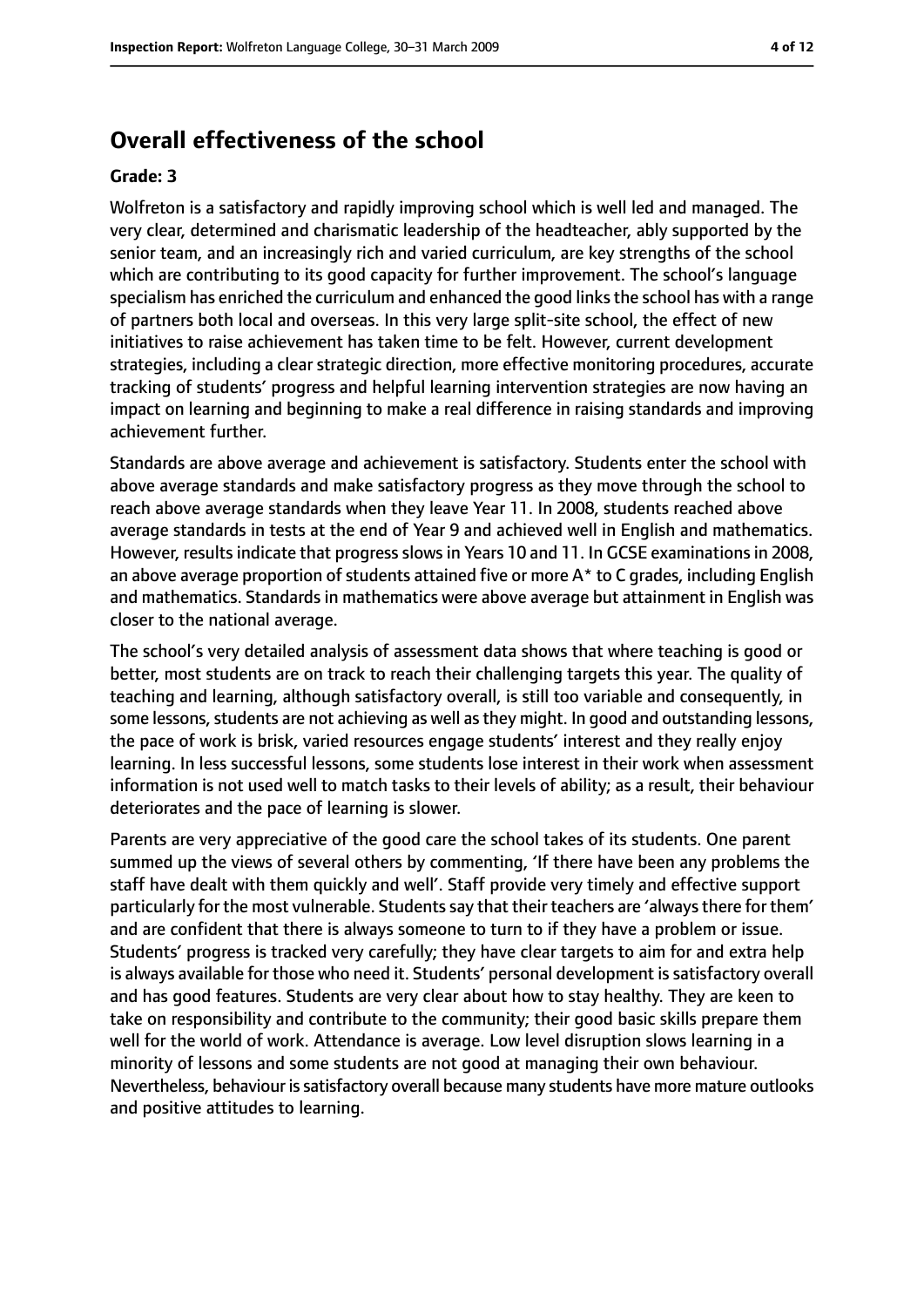#### **Effectiveness of the sixth form**

#### **Grade: 2**

Students in the sixth form benefit from a good standard of education. They have the opportunity to choose from a very wide range of academic AS- and A-level courses and vocational courses. Students are well advised about suitable courses and consequently retention rates are very high. They are very positive about the opportunities that the school provides for them and enjoy their education. In class they display mature attitudes to their study and often produce work of an exceptionally high quality, for example, in textiles. They readily accept and enjoy taking responsibility, for example, in the running of the senate, community sports-leader work and helping younger students in class. These features are also reflected in the very good range of extra-curricular activities that the school offers.

Students achieve well. Results in the sixth form are above average and rising in response to the efforts that the school has made to improve classroom practice for this age group. The curriculum provides students with a secure platform for further study or for joining the working population. Students say that they receive plenty of help and guidance. They understand their target grades and get regular feedback on how successful they are in meeting them. There are temporary arrangements in place for the leadership and management of the sixth form. These are effective in driving results upwards.

#### **What the school should do to improve further**

- Ensure that the current development strategies lead to sustained improvements in achievement and examination results at Key Stage 4.
- Reduce the variability in the quality of teaching, especially in relation to the management of students and the use of assessment information to match tasks to learners' levels of ability.

A small proportion of the schools whose overall effectiveness is judged satisfactory but which have areas of underperformance will receive a monitoring visit by an Ofsted inspector before their next section 5 inspection.

# **Achievement and standards**

#### **Grade: 3**

Standards are above average and achievement is satisfactory. Year 9 students achieved well in mathematics and English and reached above average standards in the national tests in 2008. GCSE results were also above average. Achievement at Key Stage 4, given the students'starting points and capabilities, was satisfactory. Standards in mathematics were higher than those in English. In Year 9, the school came very close to meeting its challenging targets but the target for the number of five A\* to C grades at GCSE was not met. Students achieved best in mathematics, geography, history and physical education but less well in languages where specialist targets were met in German, but not in French. However, the impact of language college status resulted in more students achieving a higher grade pass in a modern foreign language than is the national average. All groups of students, including those with learning difficulties and/or disabilities, achieve similarly.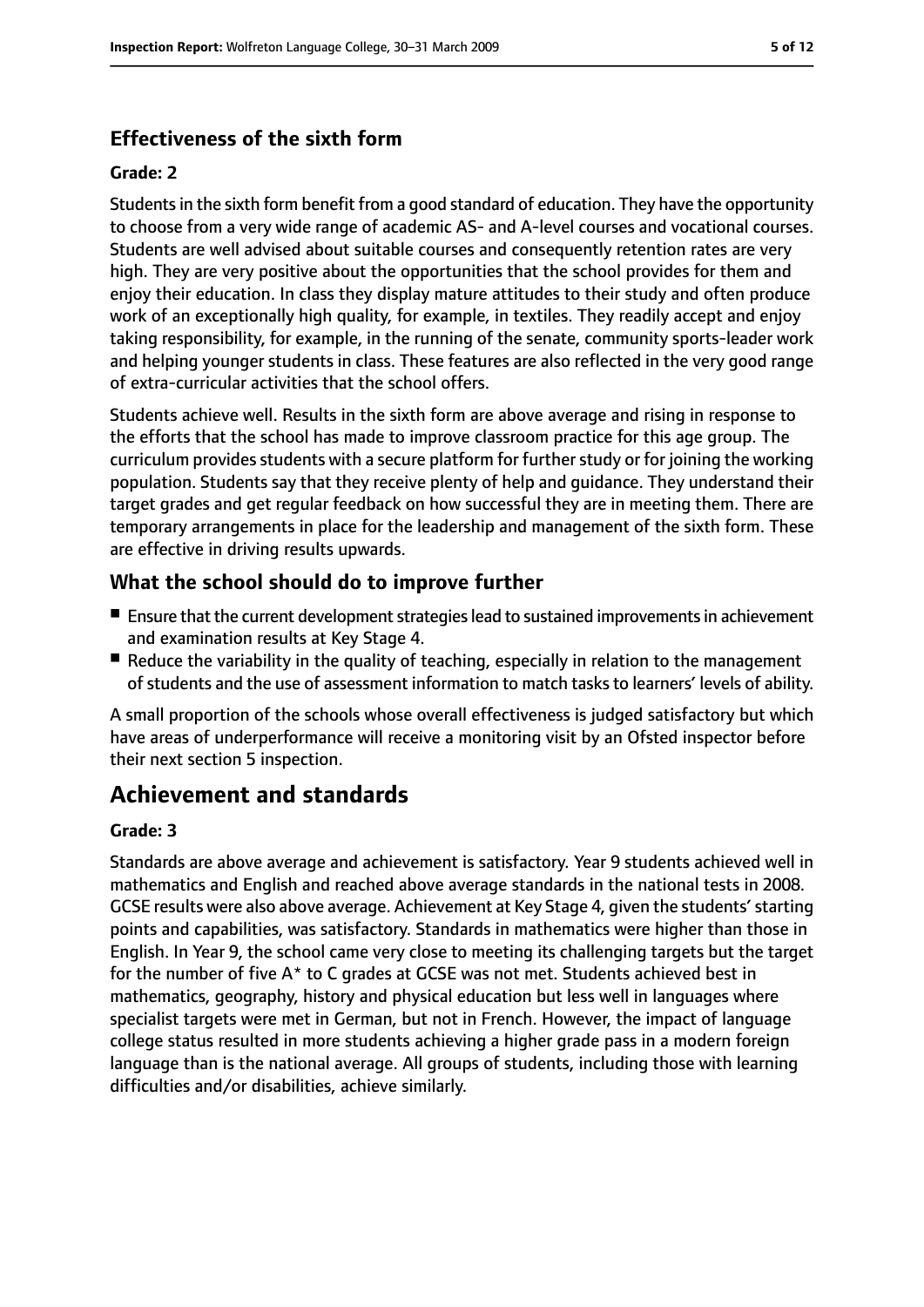# **Personal development and well-being**

#### **Grade: 3**

Students enjoy many aspects of school not least the very good opportunities for sport, music, 'deep' learning days and the extensive range of residential visits. They enjoy lessons where they are actively involved in learning but are less enthusiastic when they are required to sit and listen to the teacher for a relatively long time. Attendance rates are satisfactory. Students' spiritual, moral, social and moral development is satisfactory overall. Opportunities for students to develop in these areas vary between subjects and are particularly strong in religious education where students have good opportunities to learn about a range of faiths and cultures. Most students behave appropriately in lessons and around school. However, a significant minority of parents expressed concerns about behaviour, particularly in lessons. Students are very well informed to how to keep fit and healthy. This is exemplified by a real enthusiasm for exercise and competitive sport, and has been recognised by the school gaining Sportsmark and Healthy Schools awards. They feel safe and are aware how to keep safe. Through the school senate, by supporting younger students, through links with schools overseas, by raising funds for charities and participating in enterprise activities, students make a good contribution to their own and other communities. The school ensuresthe 'pupil voice' is heard and acted upon. Above average academic standards combined with good provision for supporting financial awareness and robust careers advice ensures that students are well placed for future success.

# **Quality of provision**

#### **Teaching and learning**

#### **Grade: 3**

Teaching and learning are satisfactory. The school is developing a learning culture which explores the most effective ways of helping students to make progress, for example, through the 'Learning to Learn' course and 'Deep Learning' days where students develop a range of study skills. Clear and effective procedures are bringing about improvements in lesson planning. These clarify precisely what each student must, should or could achieve in a lesson and highlight ways in which they can learn from each other. Classroom practice is monitored closely. The impact of these measures is not yet fully embedded in lessons. Consequently, teaching is variable in quality and the overall standard is not quite as high as the school's assessment indicates. Occasionally, lessons are outstanding but there are also some inadequate ones. In good and outstanding lessons, teachers use assessment data to plan learning fully. They inform students about their progress and give clear direction to students on what they should do to improve. Vulnerable students are well supported by teaching assistants. Good relationships and well structured tasks enable students to achieve high standards. In less successful lessons, assessment information is underused in matching tasks to students' ability and teachers are not able to engage students or manage their behaviour well. As a result, some students become restless, noisy and make little progress.

#### **Curriculum and other activities**

#### **Grade: 2**

The school has recently improved its curriculum. The flexibility promoted by the new National Curriculum is being used positively to deliver a shortened Key Stage 3 for a number of subjects. This provides enhanced opportunities for some students to take GCSEs early, and additional GCSEs, and for others to receive additional support as required. These initiatives have matched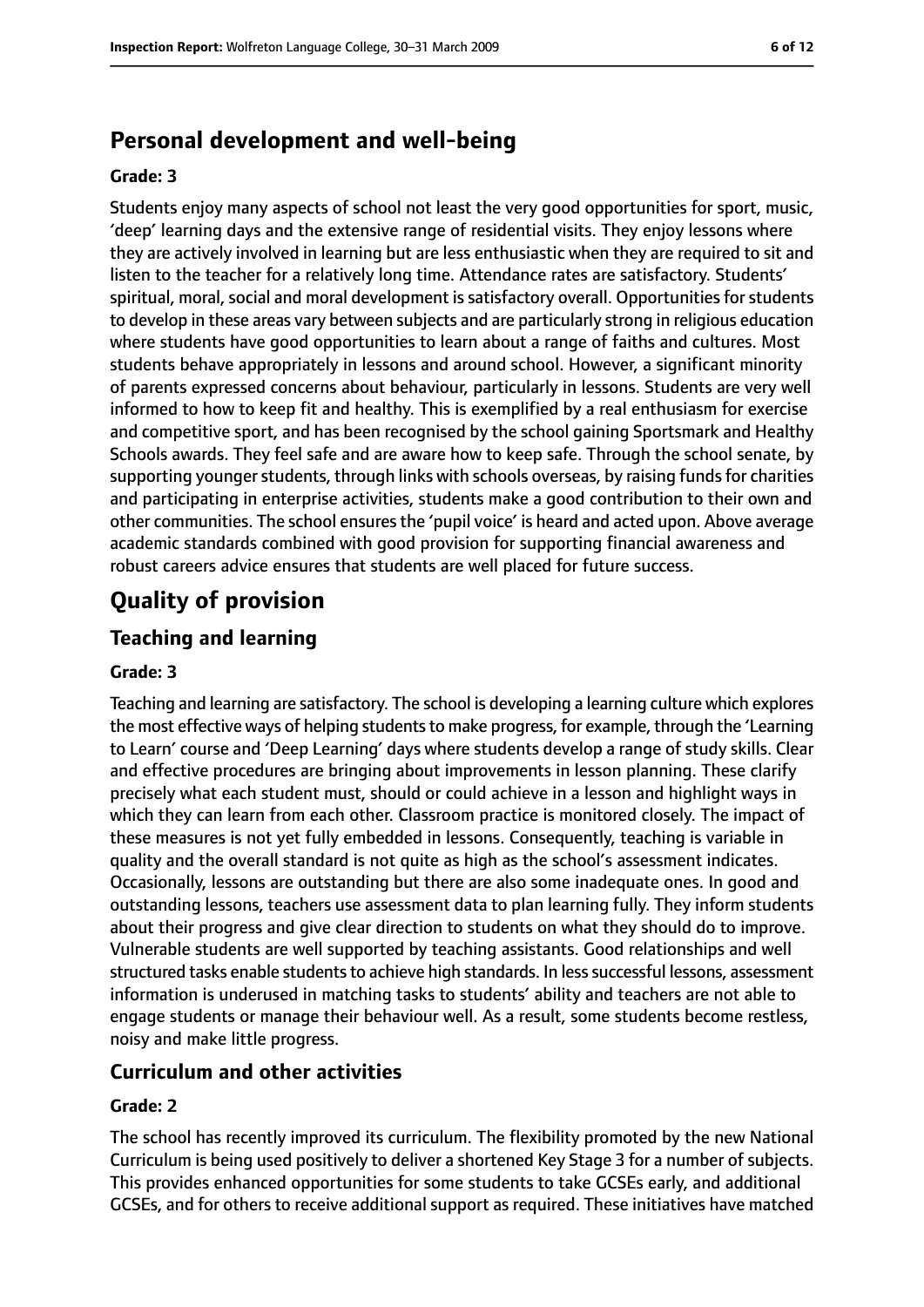the curriculum to students' needs much more closely, and increased their choice of courses and their enjoyment of learning. However, their full impact has yet to be realised in the standards attained by students at the end of Year 11. The four pathways into Key Stage 4 provide a very good range of academic and vocational options. Some courses are made available through good collaboration with other local partners, with better engagement of a number of previously disaffected students. New 'deep' day experiences, when students have the opportunity to study a topic in greater depth, have been well received by students and are contributing positively to their personal development and well-being. Arrangements for developing students' literacy, numeracy and information and communication technology (ICT) skills and work related activities are good and contribute well to preparing them for the world of work.

The school's language specialism adds to the very good range of language courses taught and to extra-curricular activities that not only provide activities after school, but also take students to different parts of the world. Sporting and performance opportunities abound and are well received by students.

#### **Care, guidance and support**

#### **Grade: 2**

Care, quidance and support are good. The school has strengthened its arrangements for providing pastoral care, and students and parents speak highly of the good care and support the school provides. Support for vulnerable students is good and is enhanced by effective links with external agencies. Safeguarding procedures meet requirements. The school's new system of behaviour management is said to have reduced referrals but staff do not always apply it consistently. The school has a very effective system to track students' progress. Students in danger of underachieving are identified at an early stage and offered very robust support in a wide range of subjects. However, it is too early for these improvements to have impacted fully on students' achievement. Parents report that pastoral staff help their children to make a successful transition from primary to secondary school. Students are well aware of their academic targets and, although there is some good quality marking that clearly tells them how to improve, marking sometimes fails to provide indications about how work can be improved. Students are able to access good quality guidance which enables them to make informed decisions about their futures.

# **Leadership and management**

#### **Grade: 2**

Leadership and management are good. The headteacher, well supported by able senior leaders, has set a very clear direction for the school which is shared by staff and governors and, although achievement currently remains satisfactory, is leading to rapid improvement. Senior and subject leaders are clear about their roles and responsibilities, and are successfully implementing robust systems for monitoring the school's work. Although self-evaluation procedures are good, some assessment of the quality of teaching and learning is a little over-generous where practice is weakest. Data are used very well to track students' progress and ensure they receive support when needed. This is a very inclusive school where all are valued and equality of opportunity is promoted well. The school makes a good contribution to community cohesion. Enterprise, languages and arts projects, links with other countries, work with charities, links with partner schools and organisations and the taught curriculum ensure students have a good understanding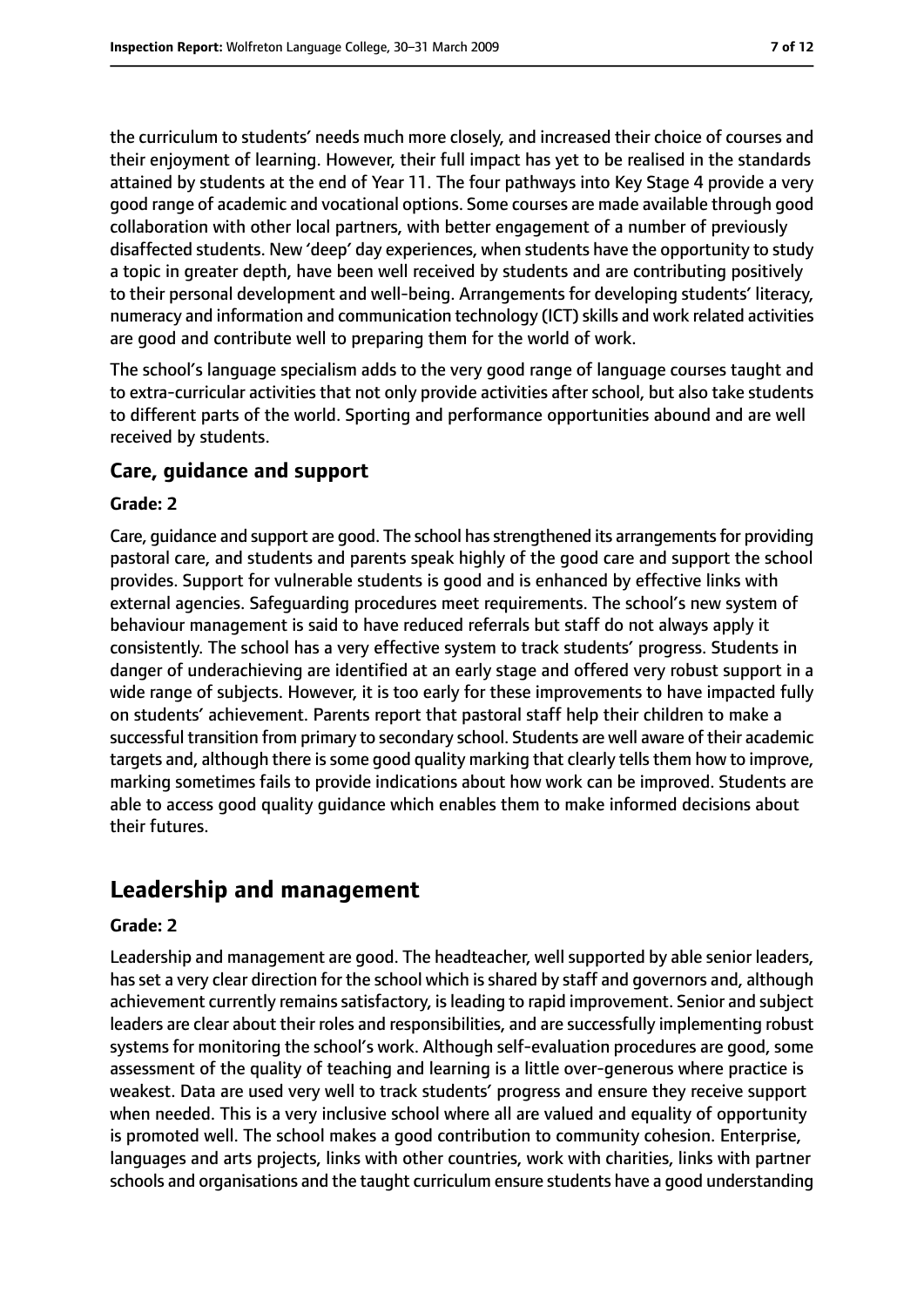of the needs of global, national and local communities whose faiths and cultures differ from their own.

Governance is good; governors are knowledgeable about the school's strengths and weaknesses, and provide good support and challenge for the school's work. Resources are well managed and the school provides satisfactory value for money.

The school knows itself well, issues from the previous inspection have been addressed successfully and, given the good leadership, particularly of the headteacher, the school has good capacity for further improvement.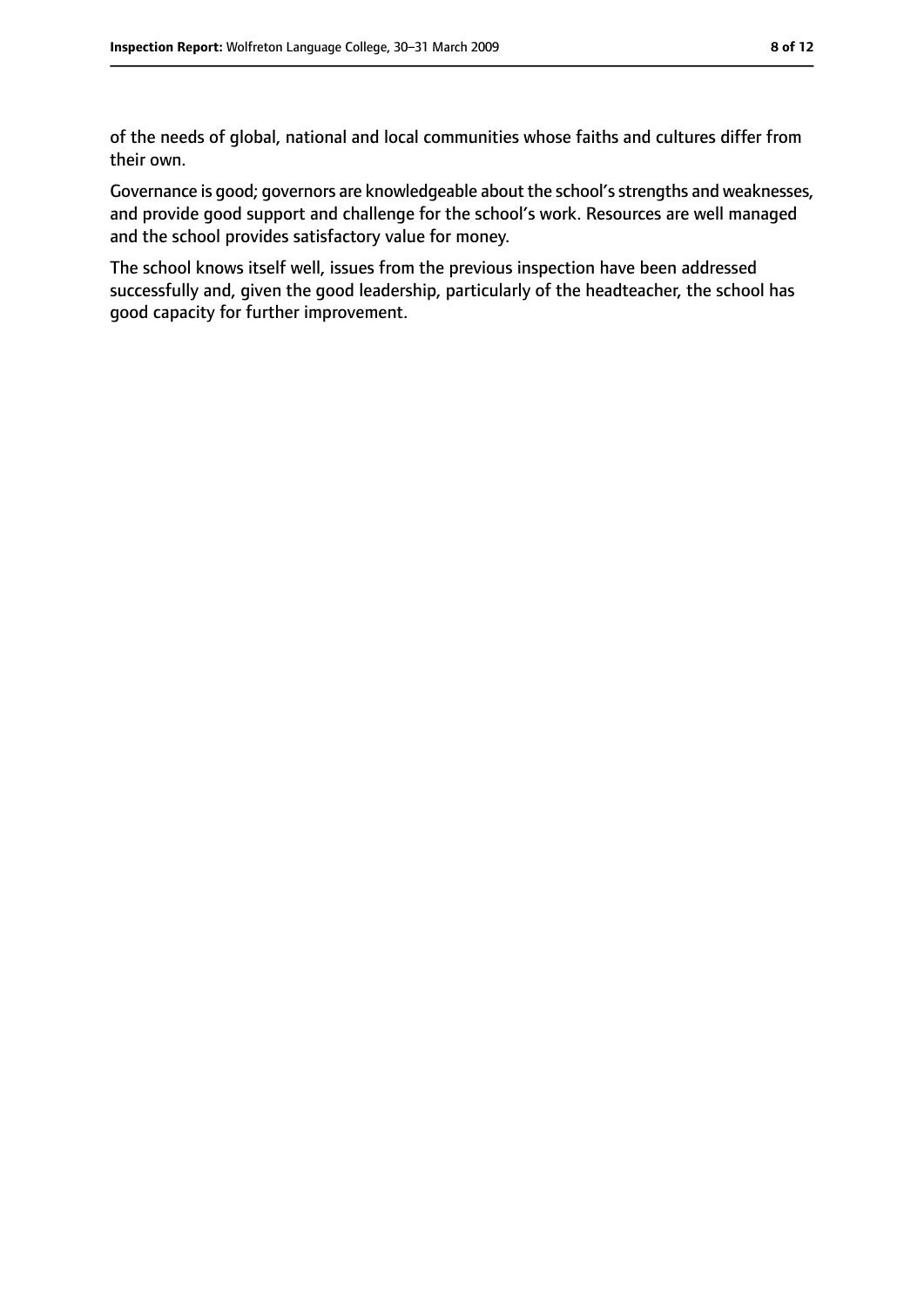**Any complaints about the inspection or the report should be made following the procedures set out in the guidance 'Complaints about school inspection', which is available from Ofsted's website: www.ofsted.gov.uk.**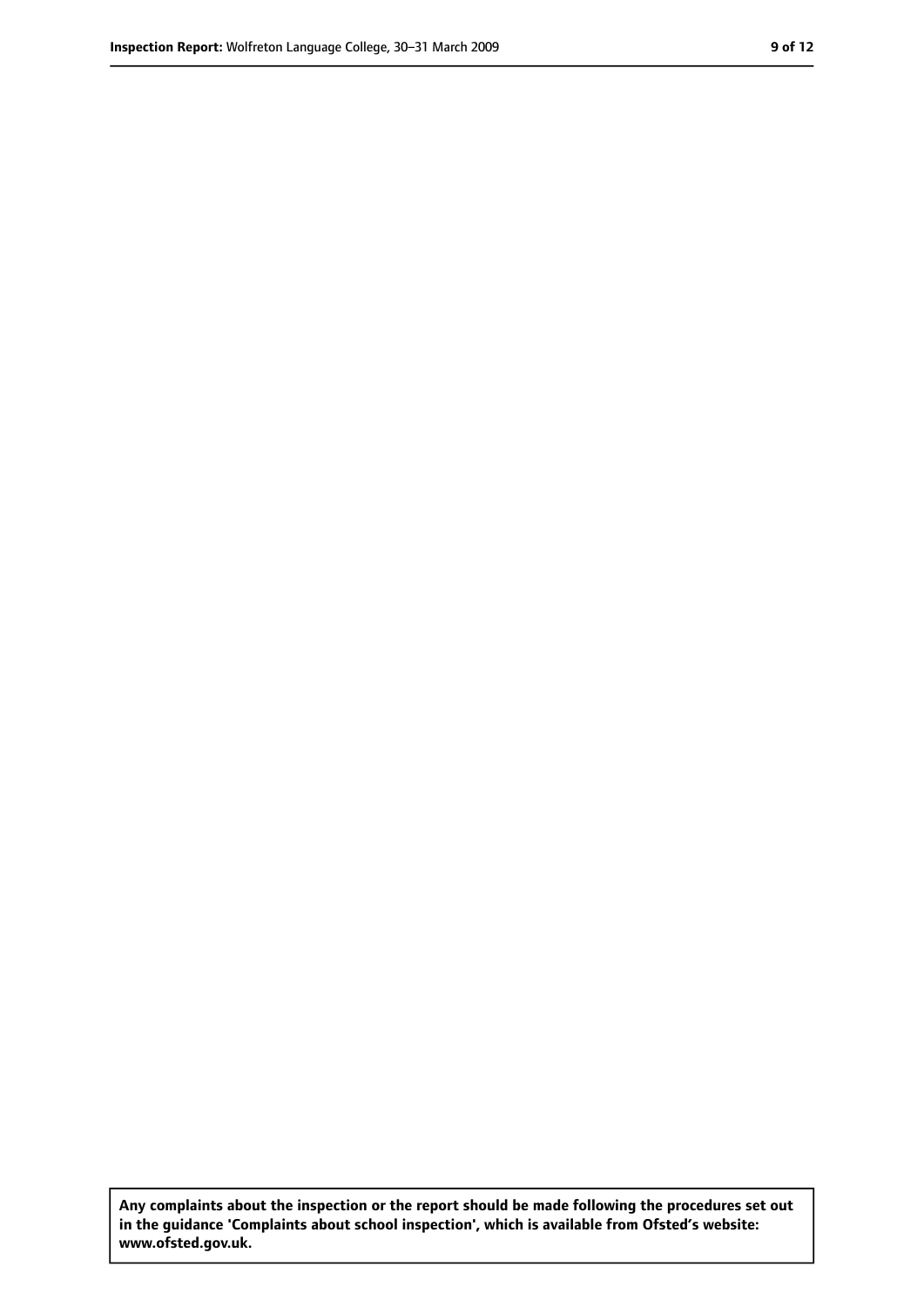# **Inspection judgements**

| Key to judgements: grade 1 is outstanding, grade 2 good, grade 3 | <b>School</b>  | $16-19$ |
|------------------------------------------------------------------|----------------|---------|
| satisfactory, and grade 4 inadequate                             | <b>Overall</b> |         |

#### **Overall effectiveness**

| How effective, efficient and inclusive is the provision of<br>education, integrated care and any extended services in<br>meeting the needs of learners? |     |     |
|---------------------------------------------------------------------------------------------------------------------------------------------------------|-----|-----|
| Effective steps have been taken to promote improvement since<br>the last inspection                                                                     | Yes | Yes |
| How well does the school work in partnership with others to<br>promote learners' well being?                                                            |     |     |
| The capacity to make any necessary improvements                                                                                                         |     |     |

#### **Achievement and standards**

| How well do learners achieve?                                                                               |  |
|-------------------------------------------------------------------------------------------------------------|--|
| The standards <sup>1</sup> reached by learners                                                              |  |
| How well learners make progress, taking account of any<br>significant variations between groups of learners |  |
| How well learners with learning difficulties and/or disabilities<br>make progress                           |  |

#### **Annex A**

<sup>&</sup>lt;sup>1</sup>Grade 1 - Exceptionally and consistently high; Grade 2 - Generally above average with none significantly below average; Grade 3 - Broadly average to below average; Grade 4 - Exceptionally low.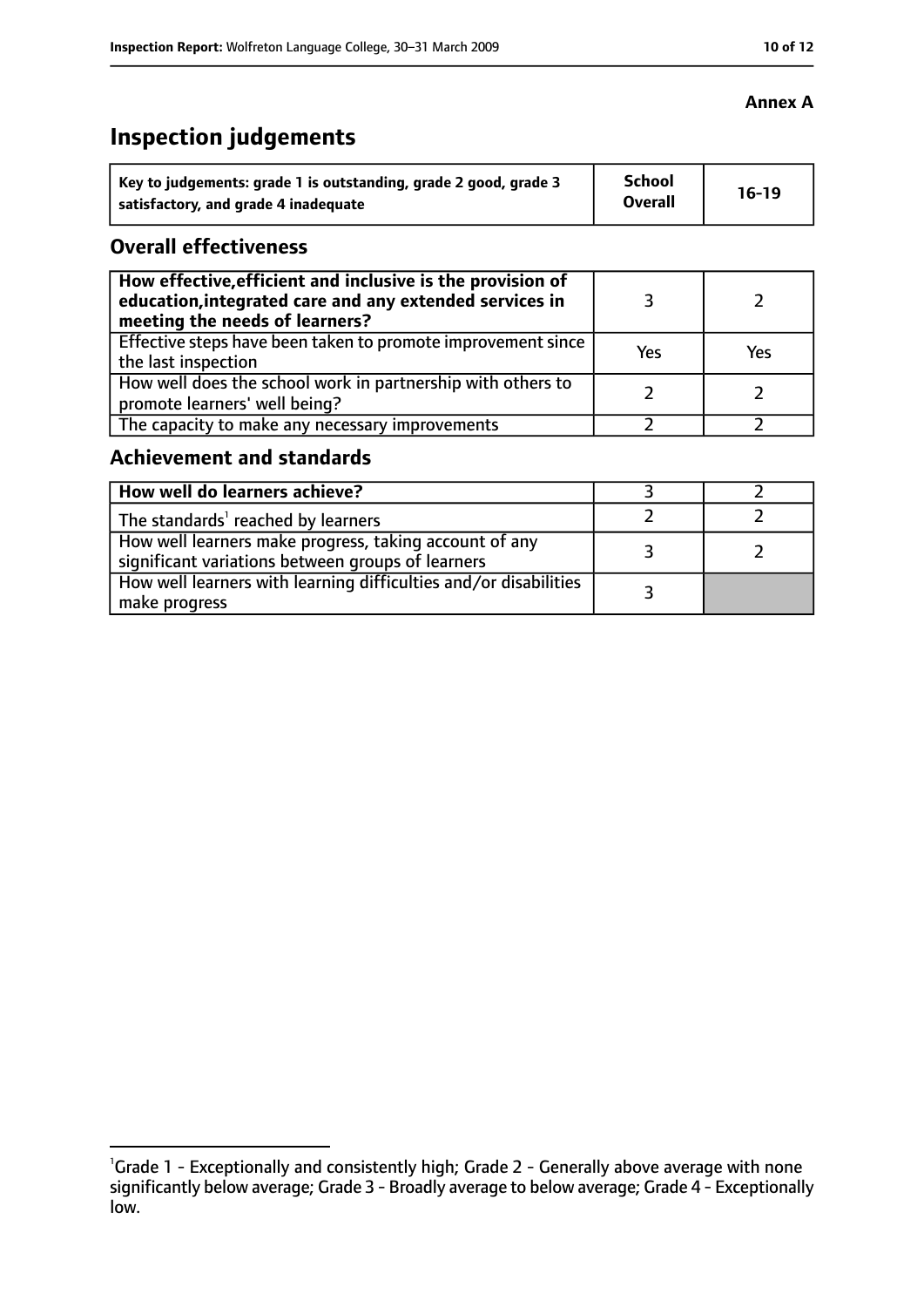# **Personal development and well-being**

| How good are the overall personal development and<br>well-being of the learners?                                 |  |
|------------------------------------------------------------------------------------------------------------------|--|
| The extent of learners' spiritual, moral, social and cultural<br>development                                     |  |
| The extent to which learners adopt healthy lifestyles                                                            |  |
| The extent to which learners adopt safe practices                                                                |  |
| The extent to which learners enjoy their education                                                               |  |
| The attendance of learners                                                                                       |  |
| The behaviour of learners                                                                                        |  |
| The extent to which learners make a positive contribution to<br>the community                                    |  |
| How well learners develop workplace and other skills that will<br>contribute to their future economic well-being |  |

# **The quality of provision**

| $\mid$ How effective are teaching and learning in meeting the<br>full range of learners' needs?       |  |
|-------------------------------------------------------------------------------------------------------|--|
| How well do the curriculum and other activities meet the range<br>of needs and interests of learners? |  |
| How well are learners cared for, quided and supported?                                                |  |

# **Leadership and management**

| How effective are leadership and management in raising<br>achievement and supporting all learners?                           | 2             |               |
|------------------------------------------------------------------------------------------------------------------------------|---------------|---------------|
| How effectively leaders and managers at all levels set clear<br>direction leading to improvement and promote high quality of | 2             |               |
| care and education                                                                                                           |               |               |
| How effectively leaders and managers use challenging targets<br>to raise standards                                           | $\mathcal{P}$ |               |
| The effectiveness of the school's self-evaluation                                                                            | $\mathcal{P}$ | $\mathcal{P}$ |
| How well equality of opportunity is promoted and discrimination<br>eliminated                                                | 2             |               |
| How well does the school contribute to community cohesion?                                                                   | າ             |               |
| How effectively and efficiently resources, including staff, are<br>deployed to achieve value for money                       | 3             |               |
| The extent to which governors and other supervisory boards<br>discharge their responsibilities                               | $\mathcal{P}$ |               |
| Do procedures for safequarding learners meet current<br>qovernment requirements?                                             | Yes           | Yes           |
| Does this school require special measures?                                                                                   | <b>No</b>     |               |
| Does this school require a notice to improve?                                                                                | No            |               |